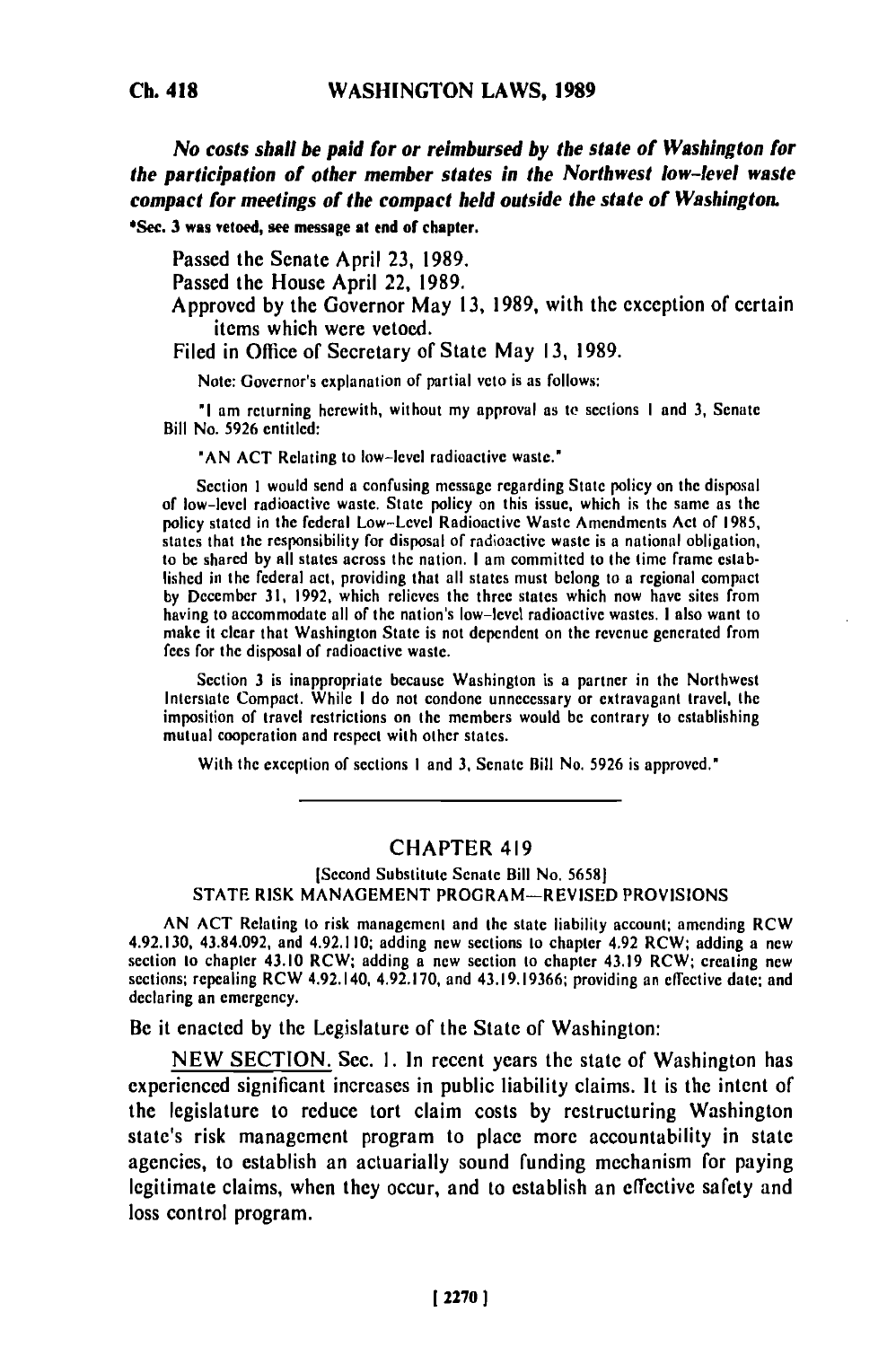**Ch. 419**

As used in this chapter:

**(1)** 'Department' means the department of general administration.

(2) \*Risk manager' means the person supervising the office of risk management in the department of general administration.

NEW SECTION. Sec. **3.** A new section is added to chapter 4.92 RCW to read as follows:

**(1)** All liability claims arising out of tortious conduct or under 42 **U.S.C.** Sec. 1981 et seq. that the state of Washington or any of its officers, employees, or volunteers would **be** liable for shall be filed with the office of risk management, department of general administration, unless specifically delegated to other state agencies under state statute.

(2) A centralized claim tracking system shall be maintained to provide agencies with accurate and timely data on the status of liability claims. Information in this claim file, other than the claim itself, shall be privileged and confidential.

**(3)** Standardized procedures shall be established for filing, reporting, processing, and adjusting claims, which includes the use of qualified claims management personnel.

(4) All claims will be reviewed **by** the office of risk management to determine an initial valuation, to delegate to the appropriate office to investigate, negotiate, compromise, and settle the claim, or to retain that responsibility on behalf of and with the assistance of the affected state agency.

**(5) All** claims that result in a lawsuit will be forwarded to the attorney general's office. Thereafter the attorney general and the office of risk management shall collaborate in the investigation, denial, or settlement of the claim.

(6) Reserves shall be established for recognizing financial liability and monitoring effectiveness. The valuation of specific claims against the state shall be privileged and confidential.

(7) **All** settlements shall be approved **by** the responsible agencies, or their designees, prior to settlement.

Sec. 4. Section 7, chapter 159, Laws of 1963 as last amended **by** section **3,** chapter **217,** Laws of 1985 and RCW 4.92.130 are each amended to read as follows:

A ((tort claims revolving fund)) liability account in the custody of the treasurer is hereby created as a nonappropriated account to be used solely and exclusively for the payment of ((claims against the state arising out of and exclusively for the payment of ((claims against the state arising out of tortious conduct and against its officers, employees, and volunteers for whom the defense of the claim was authorized under RCW 4.92.070.)) liability settlements and judgments against the state under 42 **U.S.C.** Sec.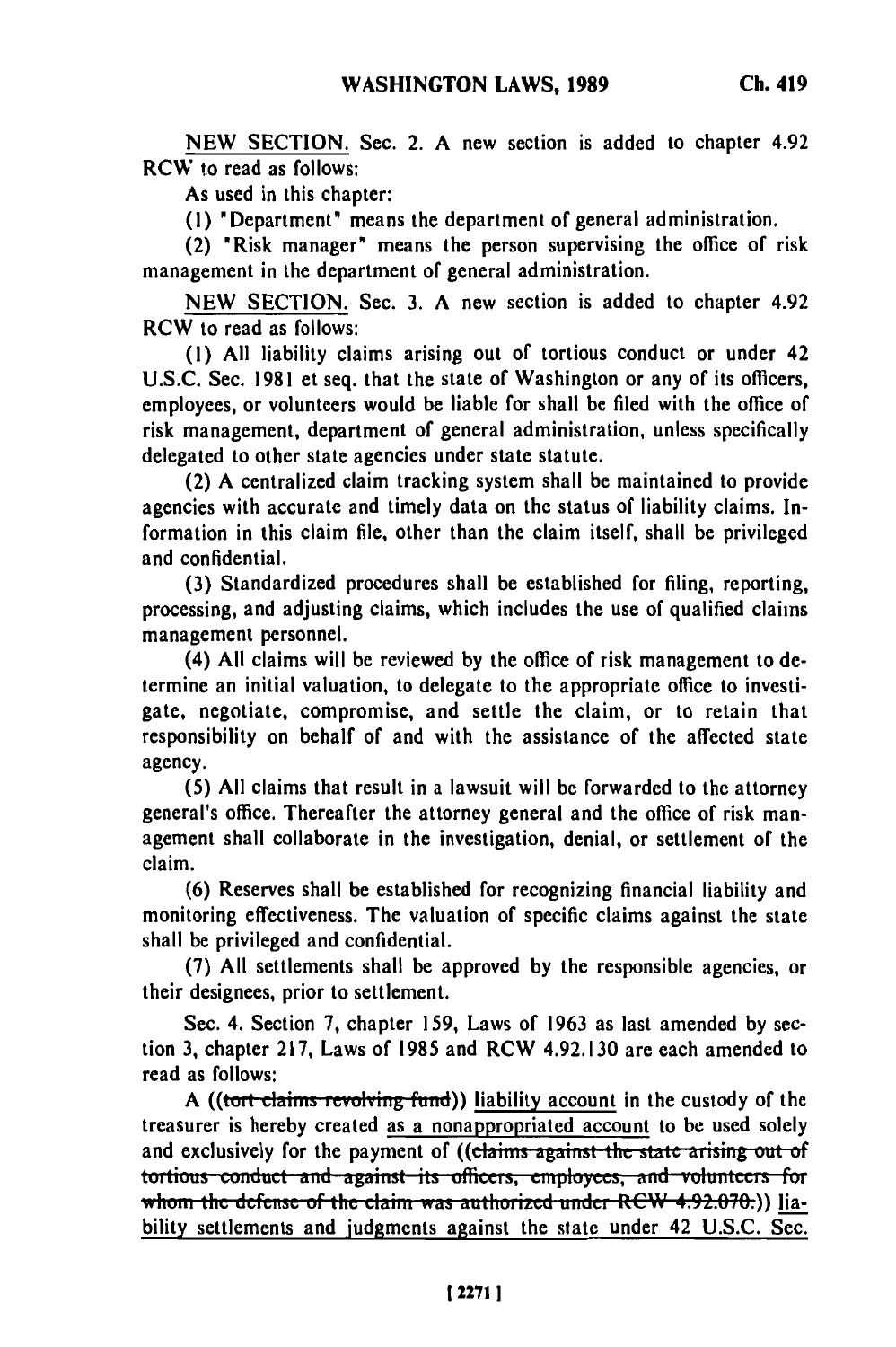**1981** et seq. or for the tortious conduct of its officers, employees, and volunteers.

**(I)** The purpose of the liability account is to: (a) Expeditiously pay legal liabilities of the state resulting from tortious conduct; **(b)** promote risk control through a cost allocation system which recognizes agency loss experience, levels **of** self-retention, and levels of risk exposure; and (c) establish an actuarially sound system to pay incurred losses, within defined limits.

(2) The liability account shall be used to pay claims for injury and property damages exclusive of legal defense costs and agency-retained expenses otherwise budgeted.

**(3) No money shall be paid from the** *((tort claims revolving fund))* **li**ability account unless all proceeds available to the claimant from any valid and collectible liability insurance shall have been exhausted and unless:

 $((+))$  (a) The claim shall have been reduced to final judgment in a court of competent jurisdiction; or

 $((2))$  (b) The claim has been approved for payment  $((\text{in } a \text{ecordance})$ **with RCW 4.92.140 as herein or hereafter amended)).** 

(4) Earnings on the account's assets shall **be** credited to the account, notwithstanding RCW 43.84.090.

(5) The liability account shall be financed through annual premiums assessed to state agencies, based on sound actuarial principles, and shall be for liability coverage in excess of agency-budgeted self-rectention levels.

**(6)** Annual premium levels shall be determined **by** the risk manager, with the consultation and advice of the risk management advisory committee and concurrence from the office of financial management. An actuarial study shall be conducted to assist in determining the appropriate level of funding.

**(7)** Disbursements from the liability account shall **be** made to the claimant, or to the clerk of the court for judgments, upon written request to the state treasurer from the risk manager.

**(8)** The director of the office of financial management may direct agencies to transfer moneys from other funds and accounts to the liability account if premiums **arc** delinquent.

(9) The liability account shall not exceed **fifty** percent of the actuarial value of the outstanding liability as determined annually **by** the office of risk management. **If** the account exceeds the maximum amount specified in this section, premiums may be adjusted **by** the office of risk management in order to maintain the account balance at the maximum limits. **If,** after adjustment of premiums, the account balance remains above the limits specified, the excess amount will **be** prorated back to the appropriate funds.

**NEW SECTION.** Sec. **5. A** new section is added to chapter 4.92 RCW to read as follows: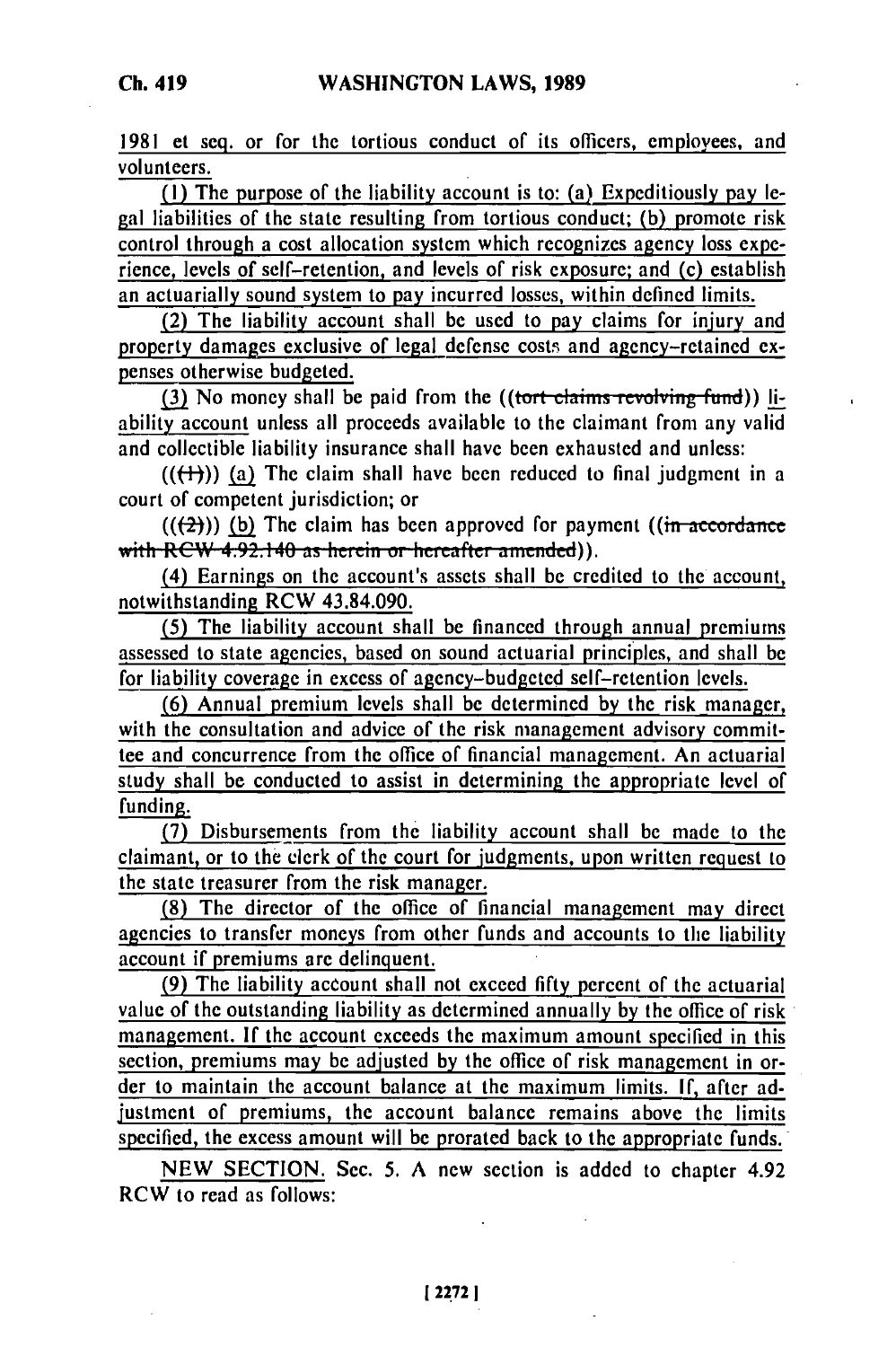**(1)** A risk management account is hereby created in the treasury to be an appropriated account used exclusively for the payment of costs related to:

(a) The administration of liability, property and vehicle claims, including investigation, claim processing, negotiation and settlement, and other expenses relating to settlements and judgments against the state not otherwise budgeted; and

(b) Purchase of liability and property insurance, including catastrophic insurance, subject to policy conditions and limitations determined by the risk manager.

(2) Earnings on the account's assets shall be credited to the account, notwithstanding RCW 43.84.090.

(3) The risk management account shall be financed through a combination of direct appropriations and assessments to state agencies.

NEW SECTION. Sec. 6. A new section is added to chapter 43.19 RCW to read as follows:

**(1)** The office of risk management shall establish a coordinated safety and loss control program to reduce liability exposure, safeguard state assets, and reduce costs associated with state liability and property losses.

(2) State agencies shall provide top management support and commitment to safety and loss control, and develop awareness through education, training, and information sharing.

(3) The office of risk management shall develop and maintain centralized loss history information for the purpose of identifying and analyzing risk exposures. Loss history information shall be privileged and confidential and reported only to appropriate agencies.

(4) The office of risk management shall develop methods of statistically monitoring agency and state-wide effectiveness in controlling losses.

(5) The office of risk management will routinely review agency loss control programs as appropriate to suggest improvements, and observe and recognize successful safety policies and procedures.

(6) The office of risk management shall provide direct assistance to smaller state agencies in technical aspects of proper safety and loss control procedures, upon request.

NEW SECTION. Sec. 7. A new section is added to chapter 4.92 RCW to read as follows:

**(1)** The director of the department of general administration shall establish an ongoing risk management advisory committee. Members of the committee may include but shall not be limited to representatives of state agencies, institutions of higher education, local government, or the private sector.

(2) The director of the department of general administration shall serve as chair. The committee shall meet upon call of the chairperson and shall adopt rules for the conduct of its business.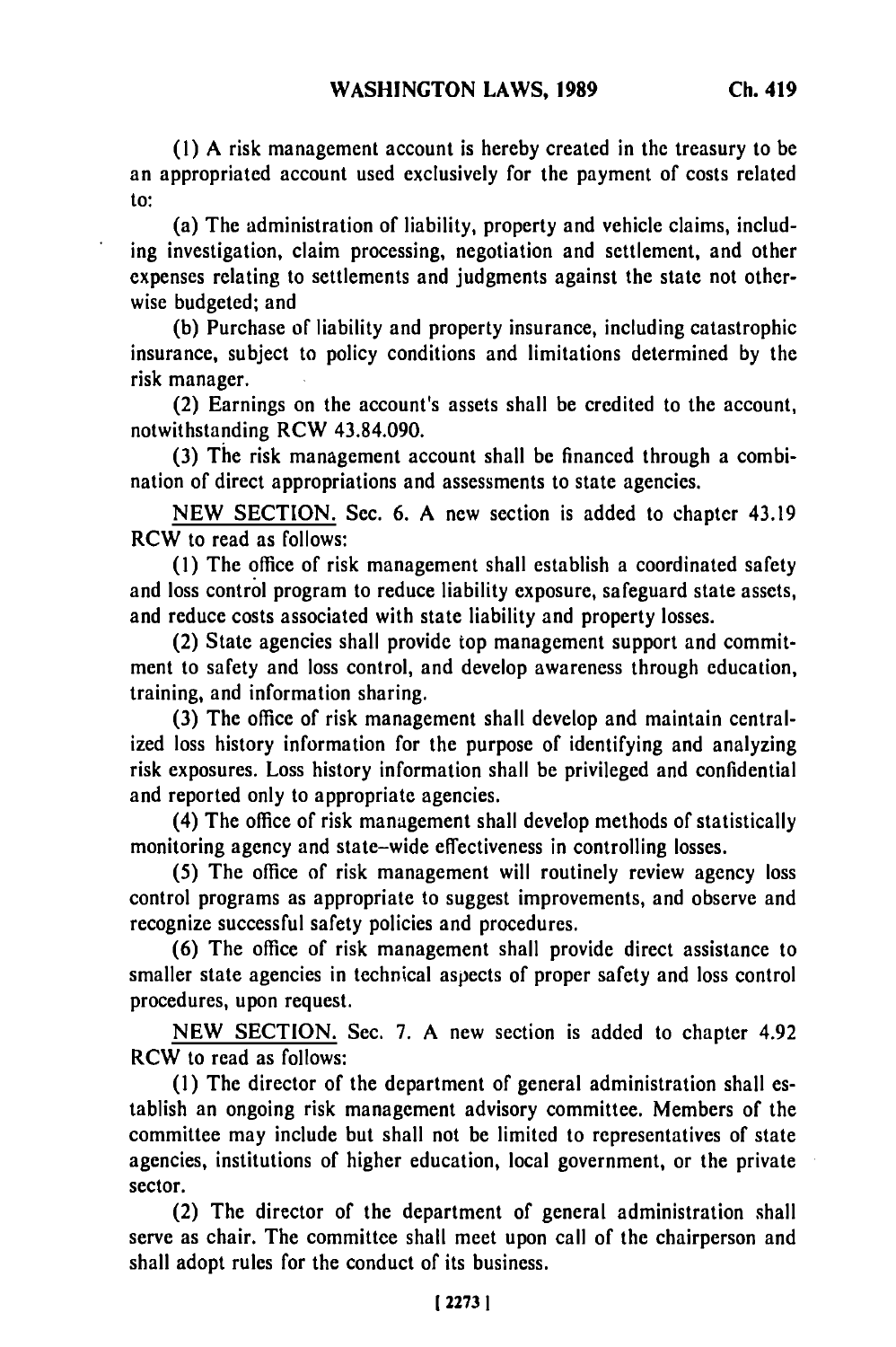**(3) The** risk management advisory committee will provide guidance in:

(a) Determining appropriate roles, responsibilities of the office of risk management, and policies regarding state-wide risk management;

**(b)** Establishing premiums or other cost allocation systems;

(c) Determining appropriate programs and coverages for self-insurance versus insurance;

**(d)** Developing risk retention pools; and

(e) Preparing recommendations for containment of risk exposures.

**NEW SECTION.** Sec. **8. A** new section is added to chapter 4.92 RCW to read as follows:

The director of general administration has the power to adopt rules necessary to carry out the intent of this chapter.

**NEW SECTION.** Sec. **9. A** new section is added to chapter 4.92 RCW to read as follows:

The risk manager may delegate to a state agency the authority to carry out any powers or duties of the risk manager under this chapter related to claims administration and purchase of insurance for the purpose of protecting any classes of officers, employees, or for other persons performing services for the state. Such delegation shall be made only upon a determination **by** the risk manager that another agency has sufficient resources to carry out the functions delegated.

**NEW SECTION.** Sec. **10. A** new section is added to chapter 4.92 RCW to read as follows:

Nothing in this chapter shall be construed as amending, repealing, or otherwise affecting RCW **281.20.250** through **281.20.255.**

**NEW SECTION.** Sec. **11.** The department of general administration shall conduct periodic actuarial studies to determine the amount of money needed to adequately fund the liability account.

Sec. 12. Section **51,** chapter **57,** Laws of **1985** and RCW 43.84.092 are each amended to read as follows:

Except as provided in RCW 43.84.090, all earnings of investments of surplus balances in the state treasury shall be deposited to the treasury income account, which account is hereby established in the state treasury.

On or before July 20 of each year, the state treasurer shall distribute all earnings credited to the treasury income account as of June **30** to the funds for the fiscal year in which it was earned. Except as otherwise provided **by** statute, the state treasurer shall credit the various accounts and funds in the state treasury their proportionate share of earnings based upon each fund's average daily balance for the period: PROVIDED, That earnings on the balances of the forest reserve fund, the federal forest revolving fund, the liquor excise tax fund, the treasury income account, the suspense account, the undistributed receipts account, the state payroll revolving account, the agency vendor payment revolving fund, the local leasehold excise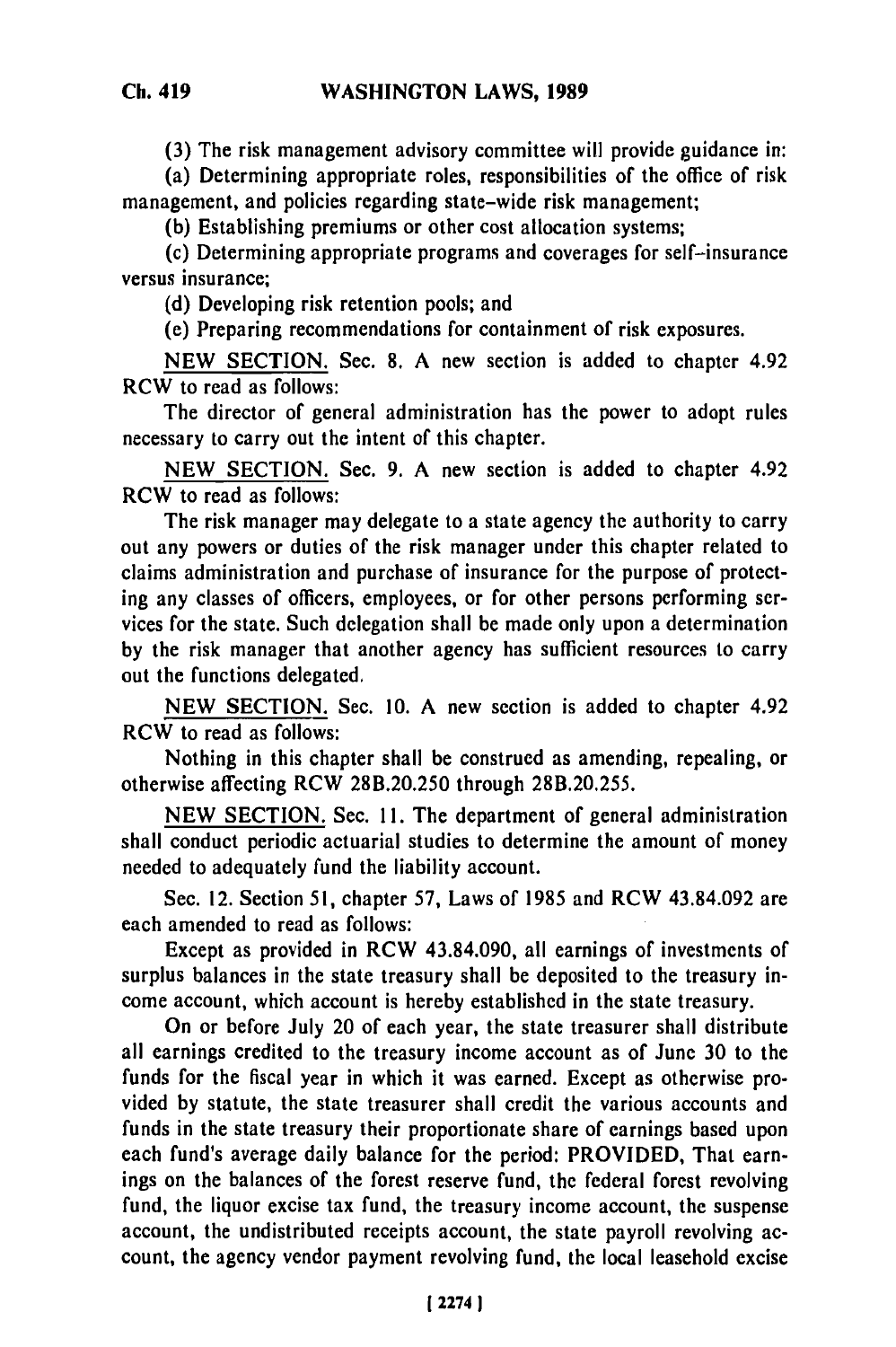tax account, and the local sales and use tax account shall be credited to the state treasurer's service fund: PROVIDED FURTHER, That earnings on the balances of ((the tort claims revolving fund;)) the agency payroll revolving fund, the special fund salary and insurance contribution increase revolving fund and special fund semimonthly payroll revolving fund shall be credited to the state general fund.

**NEW** SECTION. Sec. **13.** Moneys in the tort claims revolving fund shall be deposited in the liability account to be used for payment of liabilities incurred before the effective date of this act. The tort claim revolving fund is abolished.

Sec. 14. Section 4, chapter 159, Laws of **1963** as last amended **by** section **8,** chapter 126, Laws of 1986 and RCW 4.92.110 are each amended to read as folluws:

No action shall be commenced against the state for damages arising out of tortious conduct until  $(\alpha)$  sixty days have elapsed after the claim **((has-first-been))** is presented to and filed with the risk management office. The ((requirements of this section shall not affect the)) applicable period of limitations within which an action must be commenced $(($ . but such period shall begin and shall continue to run as if no claim were required)) shall be tolled during the sixty-day period.

**NEW SECTION.** Sec. **15. A** new section is added to chapter 4.92 RCW to read as follows:

The risk manager shall develop procedures for standard indemnification agreements for state agencies to use whenever the agency agrees to indemnify, or be indemnified **by,** any person or party. The risk manager shall also develop guidelines for the use of indemnification agreements by state agencies. On request of the risk manager, an agency shall forward to the risk management office for review and approval any contract or agreement containing an indemnification agreement.

NEW SECTION. Sec. 16. The risk manager, with the assistance of the office of financial management and the department of labor and industries, shall conduct a study and make recommendations to control and reduce the cost to state agencies for industrial insurance coverage for state employees. The study may include an analysis of the fiscal and administrative impact of allowing state agencies to self-insure and incentives for greater participation **by** state agencies in the retrospective rating program. The recommendations of the risk manager, together with legislative proposals, shall be submitted to the chairmen of the legislative budget committee, the ways and means committee of the senate, and the appropriations committee of the house of representatives **by** December **1, 1989.**

*\*NEW SECTION. Sec. 17. A new section is added to chapter 43.10* **RCW** *to read as follows:*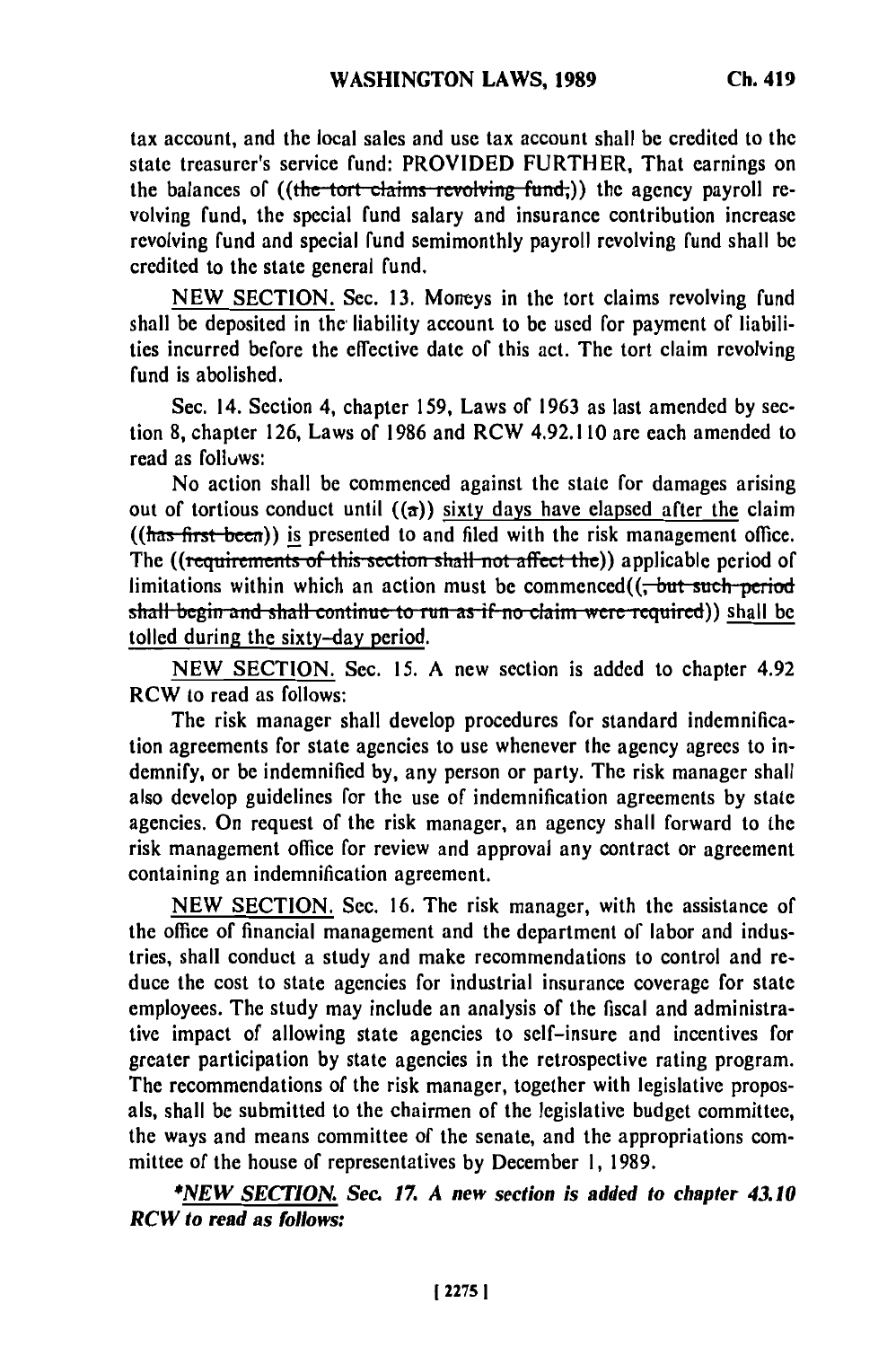*The attorney general shall by February I of each year, provide to the legislature, the governor, and the office of risk management a comprehensive summary of all cases involving tort claims against the state of Washington which were concluded and closed in the previous calendar year. The report shall include for each case closed:*

*(1) A summary of the factual background of the case;*

*(2) Identification of the attorneys representing the state and the opposing parties;*

*(3) A synopsis of the legal theories asserted and the defenses presented,*

*(4) Whether the case was tried, settled, or dismissed, and in whose favor,*

*(5) The amount of any settlement or verdict reached, and the terms for payment;,*

*(6) A summary of all settlement offers made by the parties;*

**(7)** *The approximate number of attorney hours expended by the state on the case, together with the corresponding dollar amount billed therefore; and*

*(8) Such other matters relating to the case as the attorney general deems relevant or appropriate, especially including any comments or recommendations for changes in statute law or agency practice that might effectively reduce the exposure of the state to such tort claims.*

\*Sec. **17** was vetoed, see message at end of chapter.

**NEW** SECTION. Sec. **18.** The following acts or parts of acts are each repealed:

(1) Section 8, chapter 159, Laws of 1963, section 4, chapter 126, Laws of 1975 1st ex. sess., section 1, chapter 144, Laws of **1979 ex.** sess., section 8, chapter 188, Laws of 1985, section 4, chapter 217, Laws of 1985 and RCW 4.92.140;

(2) Section 11, chapter 159, Laws of **1963,** section 3, chapter 140, Laws of 1969, section 7, chapter 126, Laws of 1975 1st ex. sess., section 3, chapter 75, Laws of 1977, section 2, chapter 228, Laws of **1977** ex. sess., section 6, chapter 151, Laws of 1979, section **10,** chapter 126, Laws of 1986 and RCW 4.92.170; and

**(3)** Section 1, chapter 112, Laws of 1981, section 4, chapter 188, Laws of 1985 and RCW 43.19.19366.

NEW SECTION. Sec. **19.** This act is necessary for the immediate preservation of the public peace, health, or safety, or support of the state government and its existing public institutions, and shall take effect July **1,** 1989.

Passed the Senate April 11, 1989.

Passed the House April 18, 1989.

Approved by the Governor May 13, **1989,** with the exception of certain items which were vetoed.

Filed in Office of Secretary of State May **13,** 1989.

Notc: Governor's explanation **of** partial veto is as follows: